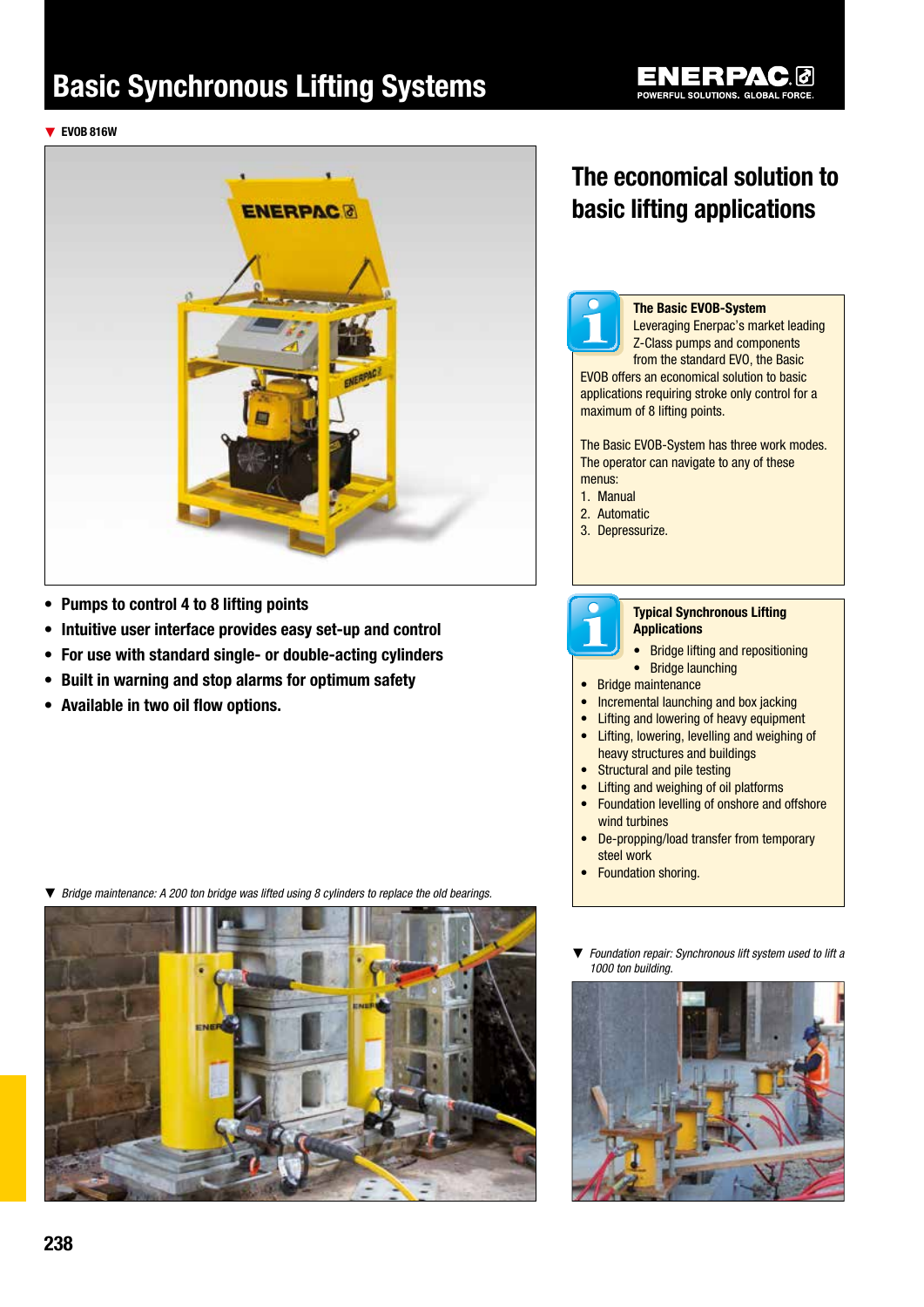# Basic Synchronous Lifting Systems



### What is Synchronous Lifting?

To achieve high-precision movement of heavy objects it is necessary to control and synchronize the movements of multiple lifting points.

The PLC-control uses feedback from multiple sensors to control the lifting, lowering and positioning of any large, heavy or complex structure, regardless of weight distribution.

By varying the oil flow to each cylinder, the system maintains very accurate positional control. By eliminating manual intervention, the sync lift helps maintain structural integrity and increases the productivity and safety of the lift.

PLC-controlled synchronous lifting systems reduce the risk of bending, twisting or tilting, due to uneven weight distribution or load-shifts between the lift points.



## Wire Stroke Sensors

- • Ordered separately, requires one for each lifting point
- • Provides stroke feedback to controls
- Includes magnets for mounting.



Stroke Sensor Cables

- Ordered separately, requires one for each stroke sensor
- • Can be connected together for additional length.

| <b>Stroke Sensor</b><br><b>Model Number</b> | <b>Measuring Range</b><br>(mm) |
|---------------------------------------------|--------------------------------|
| <b>EVO-WSS-500</b>                          | 500                            |
| <b>EVO-WSS-1000</b>                         | 1000                           |

Voltage Options: To select voltage, change suffix

- W into required suffix.<br> $\mathbf{B} = 115 \text{ V}$ . 1 Pt  $\mathbf{B} = 115 \text{ V}, 1 \text{ Ph}, 50-60 \text{ Hz}$ <br> $\mathbf{F} = 208-240 \text{ V}, 1 \text{ Ph}, 50-60 \text{ Hz}$
- $= 208 240$  V, 1 Ph, 50-60 Hz
- $G = 208-240 \text{ V}, 3 \text{ Ph}, 50-60 \text{ Hz}$ <br>  $W = 380-415 \text{ V}, 3 \text{ Ph}, 50-60 \text{ Hz}$
- $= 380 415$  V, 3 Ph, 50-60 Hz  $J = 460 - 480$  V, 3 Ph, 50-60 Hz
- 
- **R** =  $575$  V, 3 Ph, 60 Hz.

Example: EVOB408E. EVOB Basic Pump for 4 lift points, 0,82 l/min at 700 bar, and 1,12 kW motor 208-240 V, 1 Ph, 50-60 Hz.

# EVOB-Series (Basic)

| <b>Lifting</b><br><b>Points</b> | Oil Flow at 50 Hz <sup>1)</sup><br>(1/min) |              | Model Number <sup>2)</sup><br>$380V - 3ph$<br>50-60Hz | <b>Usable</b><br><b>Oil Capacity</b> | <b>Motor</b><br><b>Size</b> |      |
|---------------------------------|--------------------------------------------|--------------|-------------------------------------------------------|--------------------------------------|-----------------------------|------|
|                                 | $(< 80$ bar)                               | $(> 80$ bar) |                                                       | (litres)                             | (kW)                        | (kg) |
| 4                               | 8,88                                       | 0,82         | <b>EVOB408W</b>                                       | 40                                   | 1,12                        | 278  |
| $\overline{4}$                  | 11,61                                      | 1,64         | <b>EVOB416W</b>                                       | 40                                   | 2,24                        | 284  |
| 8                               | 8.88                                       | 0.82         | <b>EVOB808W</b>                                       | 40                                   | 1.12                        | 278  |
| 8                               | 11,61                                      | 1,64         | EVOB816W                                              | 40                                   | 2,24                        | 284  |

–

<sup>1)</sup> Oil flow will be approximately  $6/5$  of these values at  $60$  Hz.<sup>2)</sup> For other valtages options see information abover this selection 2) For other voltages options see information abover this selection chart.

| M   |
|-----|
| Li  |
| F   |
| lir |

# ulti-functional Synchronous

*Page:*

For a complete line of Enerpac cylinders, see the Cylinder and Lifting Products in our catalogue.

**ifting Systems** or more than 8 lifting points, to nk up to 4 systems together and weighing system see the EVO-

Standard Series.



5

**Box jacking: Multi-point synchronous system to push** *hydraulically the tunnel segments under the railway.*













Number of Lifting Points: 4 - 8

Reservoir Capacity:

40 litres Flow at Rated Pressure:

0,82 - 1,64 l/min

Motor Size: 1,12 - 2,24 kW

Maximum Operating Pressure:

Lifting Cylinders

700 bar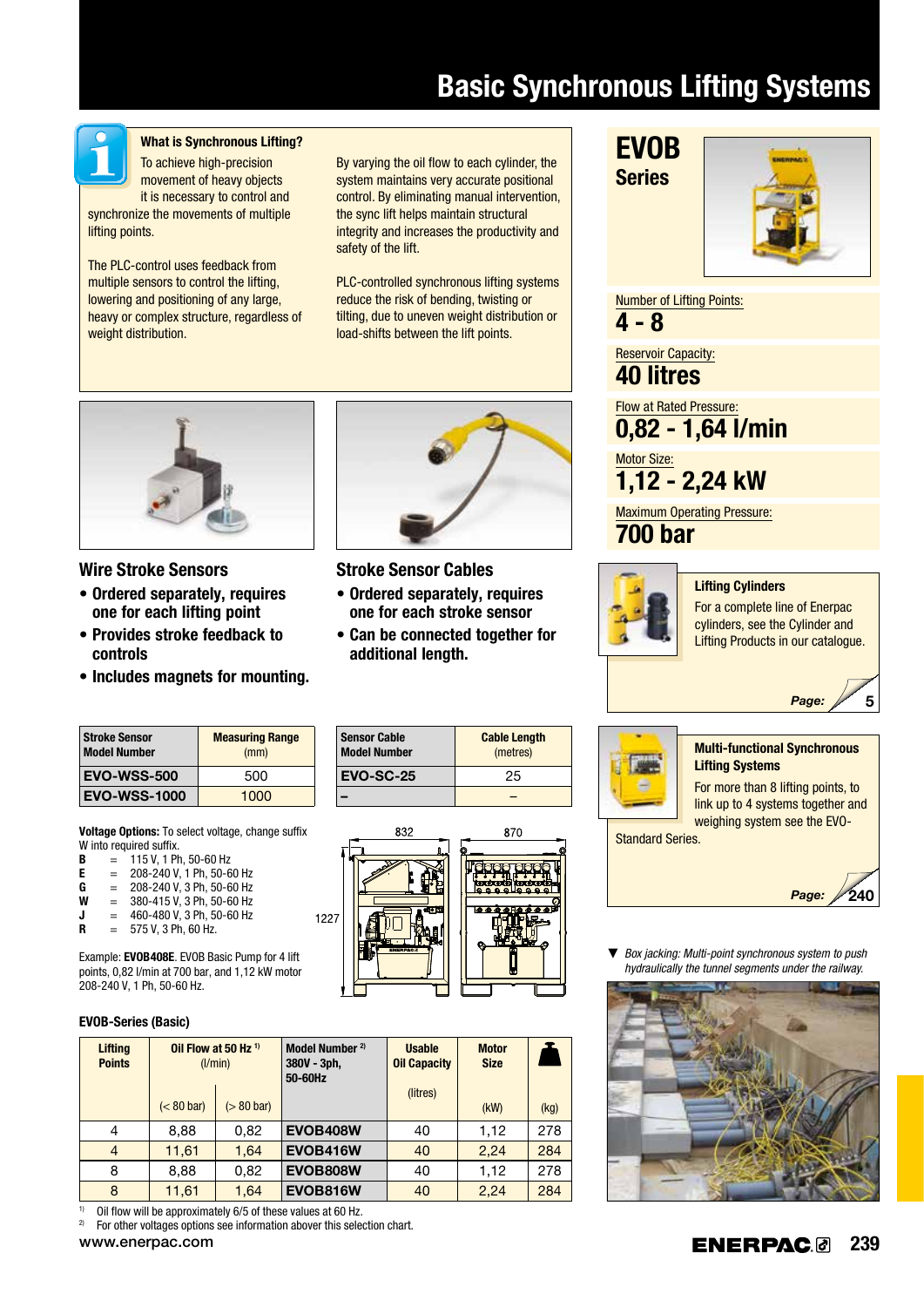# EVO-Series, Synchronous Lifting Systems

▼ EVO 841460W



- Modular lifting pumps to control 4, 8 or 12 lifting points
- Can be connected to single- or double-acting cylinders with the same or different lifting capacities
- PLC-controlled system with integrated 700 bar hydraulic power unit and 250 litres reservoir
- Network capability to link up to 4 HPUs to a separate master control box via wireless control
- Intuitive user interface providing easy set up, control and navigation
- • Data storage and recording capabilities
- Variable frequency drive motor (VFDM) and PLC for precise synchronization and oil flow control.



# The multi-functional synchronous lifting systems



### EVO-System Work Modes

The application possibilities are infinite with the EVO-System, powering interlinked hydraulic cylinders – single or double-acting, push or pull, stage lift, hollow

plunger or lock nut cylinders. The EVO-System has 9 work modes. The

operator can navigate to any of these menus:

- 1. Manual
- 2. Pre-Load
- 3. Automatic
- 4. Retract Fast
- 5. Depressurize
- 6. Tilting
- 7. Stage Lift
- 8. Weighing \*
- 9. Center of Gravity determination \*

\* Available in the EVO-W-models.



### Typical Synchronous Lifting Applications

• Bridge lifting and repositioning

- Bridge launching
- Bridge maintenance
- Incremental launching and box jacking
- Lifting and lowering of heavy equipment
- Lifting, lowering, levelling and weighing of heavy structures and buildings
- Structural and pile testing
- Lifting and weighing of oil platforms
- Foundation levelling of onshore and offshore wind turbines
- De-propping/load transfer from temporary steel work
- Foundation shoring.
- The superlifting and launch of a 43.000-ton floating *oil production system in Malaysia for the Gumusut-Kakap offshore field has set high benchmarks for safety through its use of sophisticated EVO-Series synchronous hydraulics to lift, balance, weigh and smoothly launch massive resources structures.*